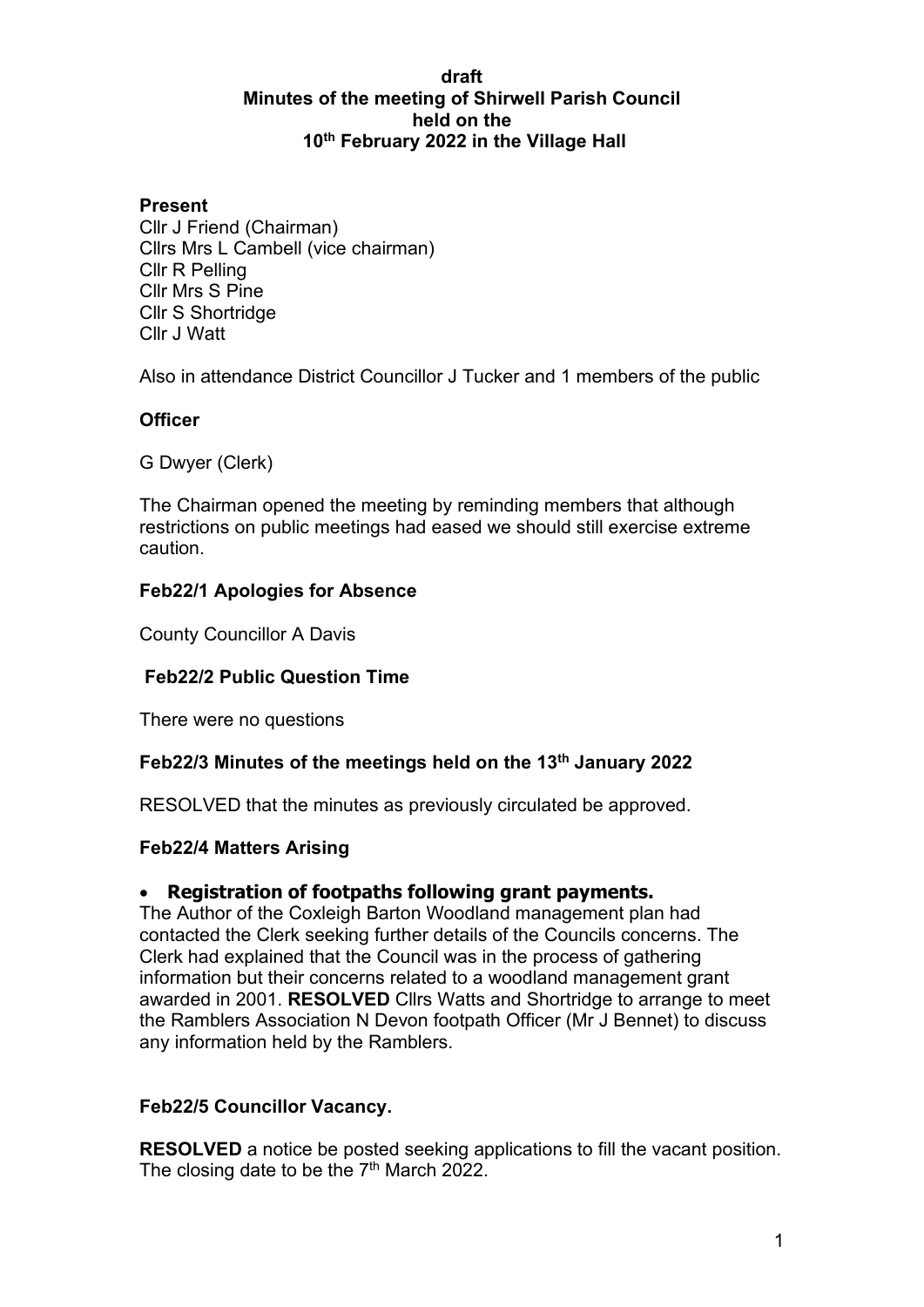### **Feb22/6 Inspection of Defibrillator**

The defibrillator had been inspected and cleaned.

### **Feb22/7 Cheques for Payment**

Payments for the Clerk's salary (£125.00) Shirwell Parish Church Grant (£75.00) and Shirwell Village Hall Grant (£304.00) were approved and signed at the meeting

### **Feb22/8 Report of the County Councillor**

County Councillor Mrs Davis had apologised for her non-attendance and emailed a report which is attached to these minutes. In particular she highlighted the process being undertaken by the County regarding the introduction of 20 mph speed limits. After discussion it was **RESOLVED** that the Council pursue the introduction of a 20 mph speed limit past the school and through the Village and that the formation of a Community Speed Watch be approved in principal and placed on the March agenda

## **Feb22/9 Questions to the County Councillor**

There were none

## **Feb22/10 Report of the District Councillor**

Councillor Tucker reported briefly as follows

- The improvements to the Planning process since the appointment of the new Planning Manager
- The Council tax will be set in  $2 3$  weeks
- Affordable Housing. As part of the initiative the exemptions to Council Tax for 2nd homes will change in 2023
- Covid infection levels are still high but the Refuse Collection service had coped extremely well
- District Council leaders in Devon have jointly written to C Government expressing concerns at the state of the building industry in Devon.

### **Feb22/11 Questions to the District Councillor.**

There were none

### **Feb22/12 Correspondence**

The following correspondence had been circulated to Councillors

Grants and Community News Home energy help in N Devon Rural bulleting DALC newsletters In addition general correspondence for information had been forwarded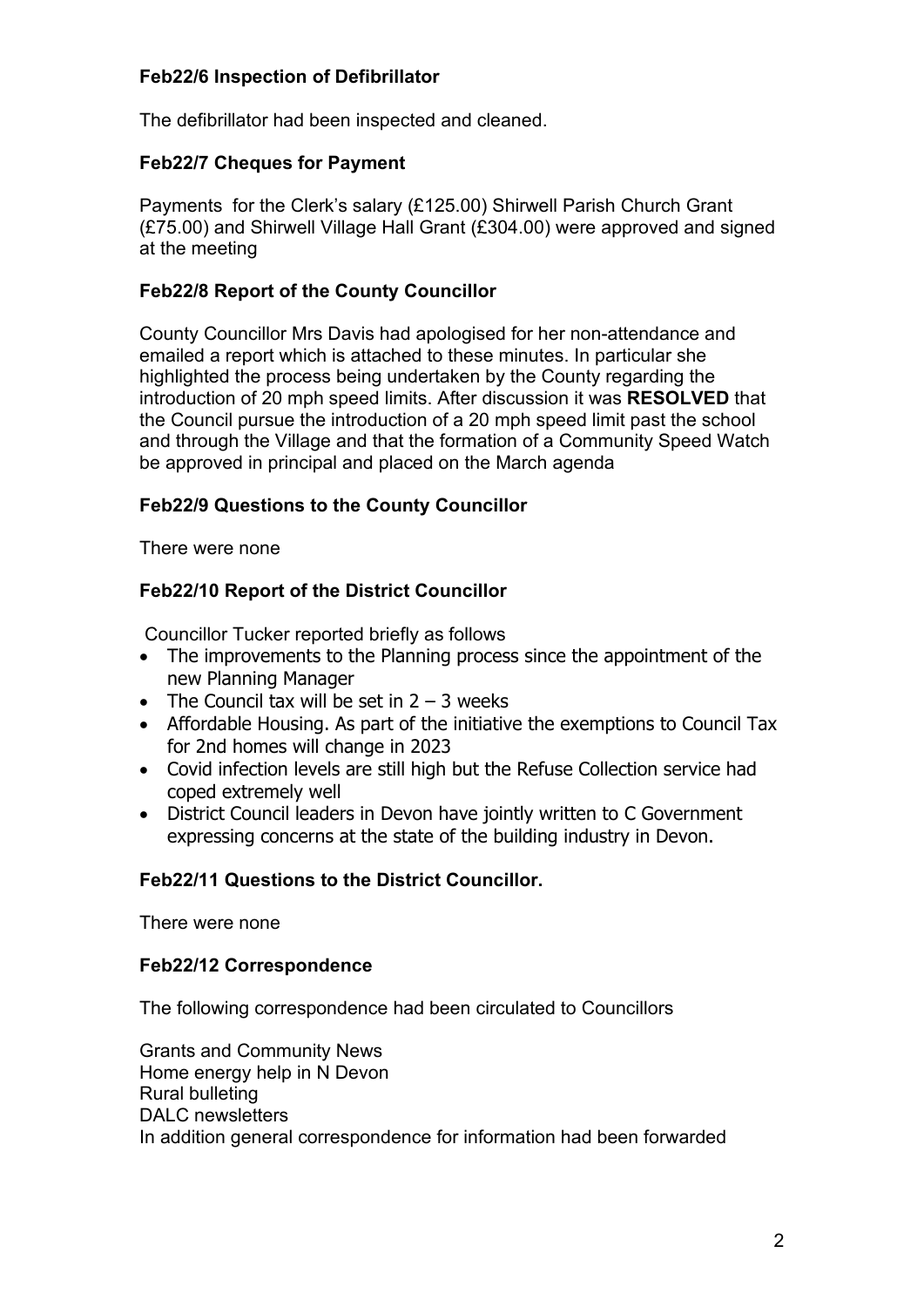### **Feb22/13 Planning Applications**

#### **Application 74710 Hyama Shirwell Barnstaple Devon EX31 4JH.**

Conversion of garage to form ancillary accommodation and associated works. **RESOLVED** to recommend approval.

#### **Feb22/14 Planning Decisions**

**Enforcement Notice and corrected appeal decision in respect of (Land opposite Carousel) Land on the south side of Shirwell Road, Shirwell Barnstaple Devon EX31 4JH** Appeal refused.

#### **Feb22/15 Reports from Councillors**

- Chris Wallis to be asked to clear drains at Langaford Hill. Cllr Mrs Pine to provide detailed location.
- The road at Hartland View has deteriorated badly. To be reported via the DCC website
- Councillors expressed concern at the seeming Planning Infringement of car parking in the grounds of Heather Cottage. **RESOLVED** the Clerk to contact NDC planning and copy letter to the District Councillor
- The signage for the road closures on the B3230 were misleading and were not being changed to show the road is open in the evenings. **RESOLVED** The Clerk to contact County Cllr A Davis.

### **Feb22/16 Clerks Report**

The Clerk had nothing to report

### **Feb22/17 Public Questions regarding business on this agenda**

There were none

#### **Feb22/18 Urgent Business**

There was none.

The meeting closed at 8.08

Chairman:……………………………………… Dated:…………………..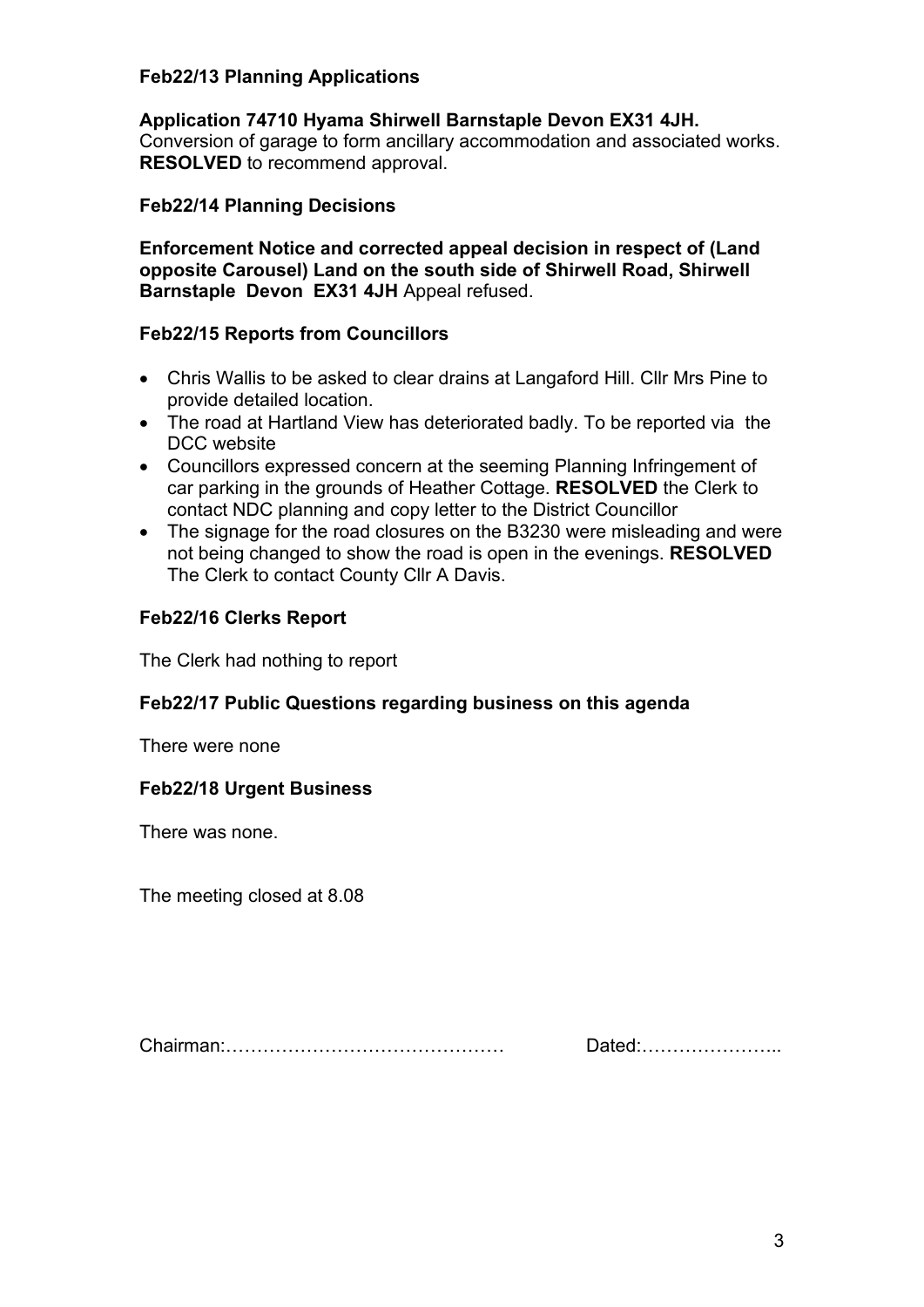# **Shirwell Parish Council County Councillors report February 2022**

### **Coronavirus Update**

Currently the rate in Devon is 1162/100k population (England 905/110k), last week cases went up 25% in devon the increases mainly in the 0-19, 20-39 and 40-59 age groups.

There is significant spread in schools in Devon.

The incidence of very serious illness is much reduced in this wave, the population is very highly vaccinated; in the over 50's 90% vaccinated, this reduces to the 50% in the 20-30 age group and 40% in the older teenager group.

The numbers in hospitals in Devon Torbay and Plymouth is currently 270, (8% of hospital beds) with 3 patients in ICU. The numbers in hospital are now 3x that on Christmas day.

20 care homes with Devon residents have significant outbreaks, this is outbreaks with between 9-20 residents or staff.

The link takes you to the Covid-19 pages on the Devon County Council Website, it has daily updated information as to positive cases within the area, information about testing and track and trace.

### <https://www.devon.gov.uk/coronavirus-advice-in-devon/coronavirus-data/>

### **20mph Speed limit requests**

A new way of considering 20mph speed limit requests has been approved by Cabinet, this will help ensure that the communities that would most benefit from lower vehicle speeds are considered first.

Devon County Council's (DCC) Cabinet also identified a budget of £100,000 to process the requests for the upcoming financial year.

Currently, all requests by communities and councillors for 20mph speed limits are put onto a long waiting list. But because of the high number of requests Devon County Council is receiving a 'prioritisation system' is now needed. Now all requests for a 20mph speed limit will be considered taking against into account

- the average speed in that community and the number of vulnerable and elderly people in that area.
- the speed related casualty collision history in the area,
- the level support for a 20mph within in the community,
- the presence of an active Community Speed Watch
- the community's deprivation index ranking.